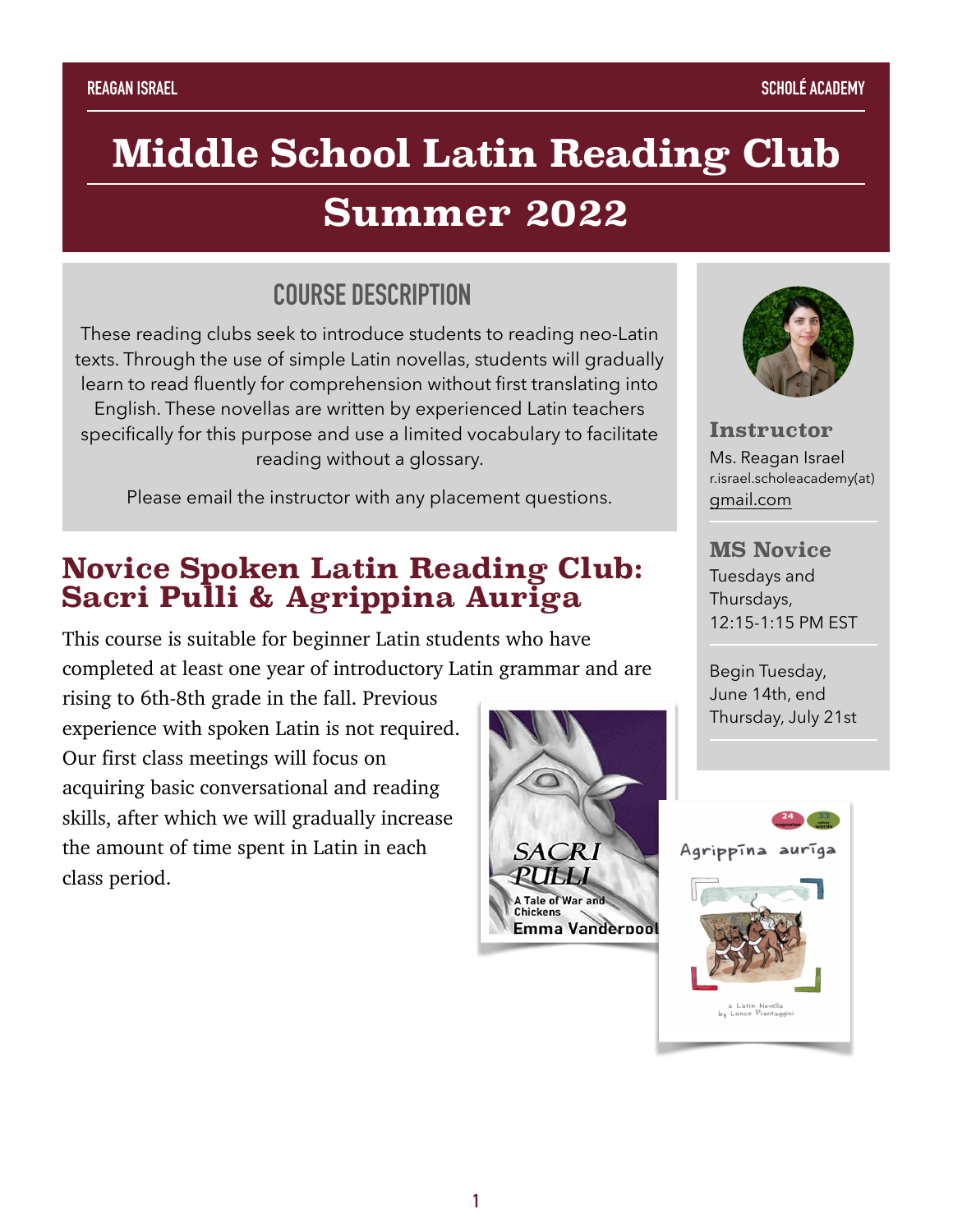## **Student Expectations**

The following is taken from the Scholé Academy Student-Parent Handbook:



#### **Attitude & Behavior**

When students enter the classroom, they are committing to a joint pursuit of truth with their fellow pupils. In order to uphold an atmosphere where this is possible, all parties must maintain a posture of respect toward the material, toward one another, and toward the instructor. Students should strive to uphold these virtues in the classroom:

- humility
- patience
- constancy
- temperance/studiousness

*Note: Since this course is a language class, frequent participation is central to the learning process. Students will make many mistakes and feel uncertain about speaking in Latin, but should not allow this to keep them from speaking up. Research shows that students will selfcorrect most of these mistakes over time, given enough speaking and listening practice.* 

### **REQUIRED TEXTS FOR NOVICE (MIDDLE SCHOOL) LATIN NOVELLA CLUBS**



Sacri Pulli - Emma Vanderpool ISBN-13 : 978-1686669415 Based on a true story, this novella follows a very hungry sacred chicken and his augur during the consulship of P. Claudius Pulcher, near the end of the 1st Punic War.

Agrippina Auriga - Lance Piantaggini ISBN-13 : 978-1719066433 Learn all about the *ludi circenses* (circus games) and the Roman racing factions in this story about Agrippina, a girl from a land famed for its horses: Lusitania.